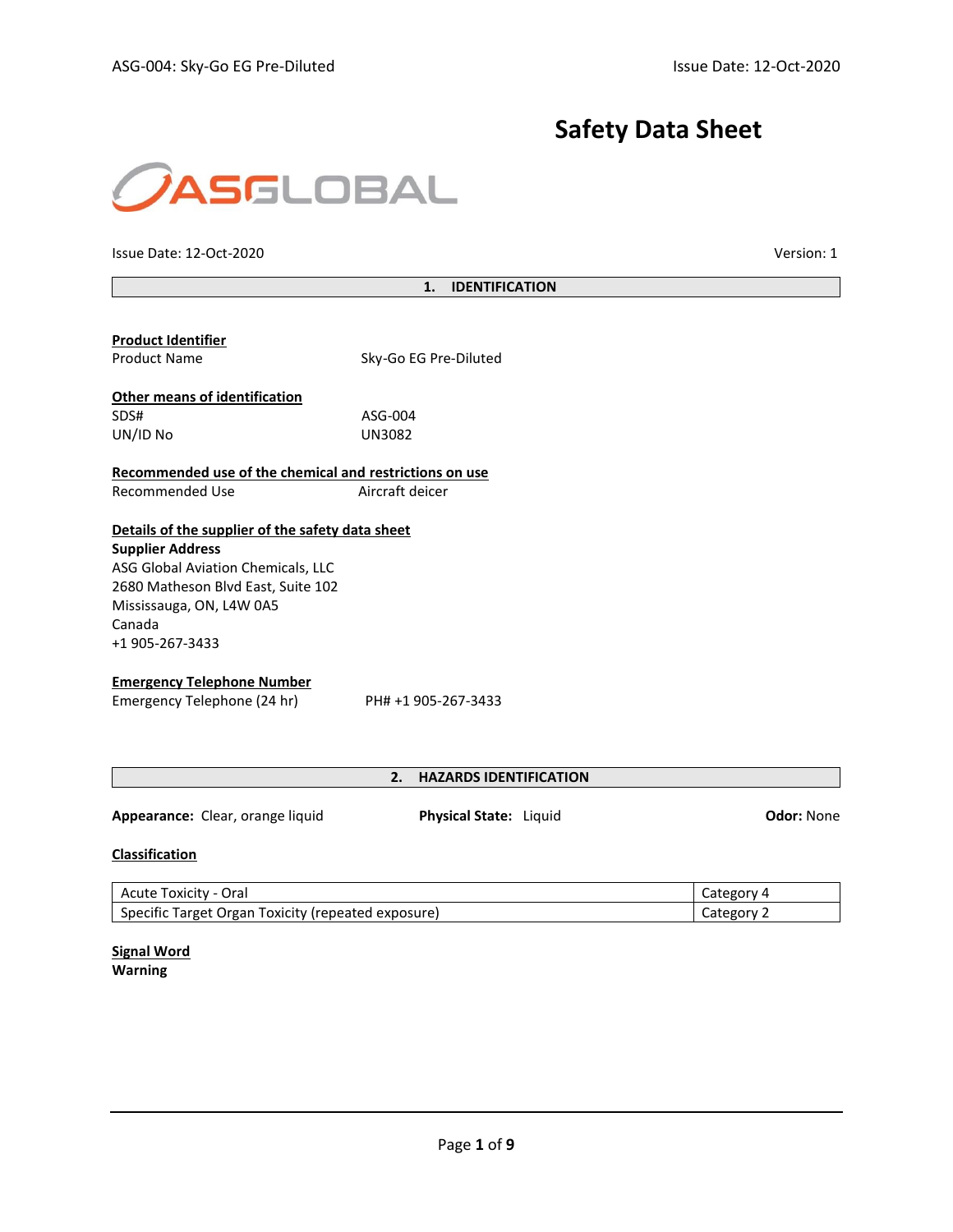# **Hazard Statements**

Harmful if swallowed May cause damage to organs through prolonged or repeated exposure



## **Precautionary Statements - Prevention**

Wash face, hands and any exposed skin thoroughly after handling Do not eat, drink or smoke when using this product Do not breathe dust/fume/gas/mist/vapors/spray

# **Precautionary Statements – Response**

Get medical advice/attention if you feel unwell IF SWALLOWED: Immediately call a POISON CENTER or doctor/physician Rinse mouth

# **Precautionary Statements – Disposal**

Dispose of contents/container to an approved waste disposal plant.

## **3. COMPOSITION/INFORMATION ON INGREDIENTS**

| <b>Chemical</b><br><b>Name</b> | `AS No | Weight-%     |
|--------------------------------|--------|--------------|
| Givcol<br>᠁                    |        | -100<br>40-° |

\*\*If Chemical Name/CAS No is "proprietary" and/or Weight-% is listed as a range, the specific chemical identity and/or percentage of composition has been withheld as a trade secret.\*\*

| <b>FIRST-AID MEASURES</b><br>4. |                                                                                                                                                                                                                              |  |
|---------------------------------|------------------------------------------------------------------------------------------------------------------------------------------------------------------------------------------------------------------------------|--|
| <b>First Aid Measures</b>       |                                                                                                                                                                                                                              |  |
| <b>General Advice</b>           | Provide this SDS to medical personnel for treatment                                                                                                                                                                          |  |
| Eye Contact                     | Rinse immediately with plenty of water, also under the eyelids, for at least 15<br>minutes. Remove contact lenses, if present and easy to do. Continue rinsing. If<br>eye irritation persists, get medical advice/attention. |  |
| <b>Skin Contact</b>             | Remove contaminated clothing; wash affected area with soap and water;<br>launder contaminated clothing before reuse; if irritation persists, seek medical<br>attention.                                                      |  |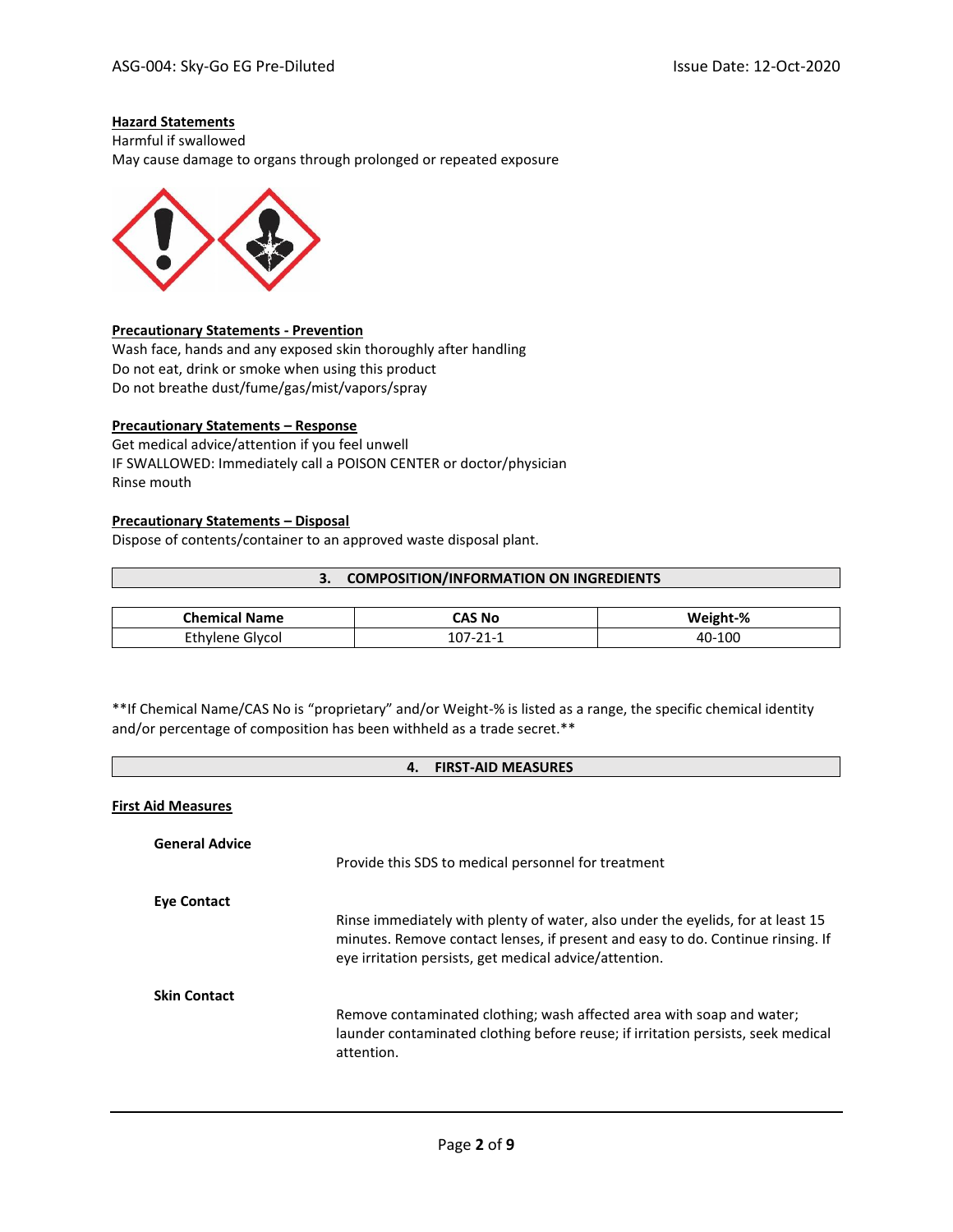## **Inhalation**

Remove exposed individual(s) to fresh air for 20 minutes. Consult a physician/poison center if individuals condition declines or if symptoms persist.

#### **Ingestion**

If swallowed, do not induce vomiting, except at the direction of medical personnel. Rinse mouth. Drink 1 or 2 glasses of water. Get medical attention immediately.

## **Most important symptoms and effects**

#### **Symptoms**

May cause eye and skin irritation. May cause nausea, vomiting, stomach ache and diarrhea.

# **Indication of any immediate medical attention and special treatment needed**

#### **Notes to Physician**

May aggravate pre-existing skin disorders.

#### **5. FIRE-FIGHTING MEASURES**

## **Suitable Extinguishing Media**

Water, foam, carbon dioxide, dry powder

**Unsuitable Extinguishing Media** Not determined

## **Specific Hazards Arising from the Chemical**

The product may become combustible after prolonged heating at the boiling point.

**Hazardous Combustion Products** Carbon oxides.

## **Protective equipment and precautions for firefighters**

As in any fire, wear self-contained breathing apparatus pressure-demand, MSHA/NIOSH (approved or equivalent) and full protective gear.

#### **6. ACCIDENTAL RELEASE MEASURES**

# **Personal precautions, protective equipment and emergency procedures**

### **Personal Precautions**

Wear protective clothing as described in Section 8 of this safety data sheet. Ventilate affected area.

#### **Environmental Precautions**

Prevent from entering into soil, ditches, sewers, waterways and/or groundwater. See Section 12. Ecological information.

## **Methods and material for containment and cleaning up**

# **Methods for Containment**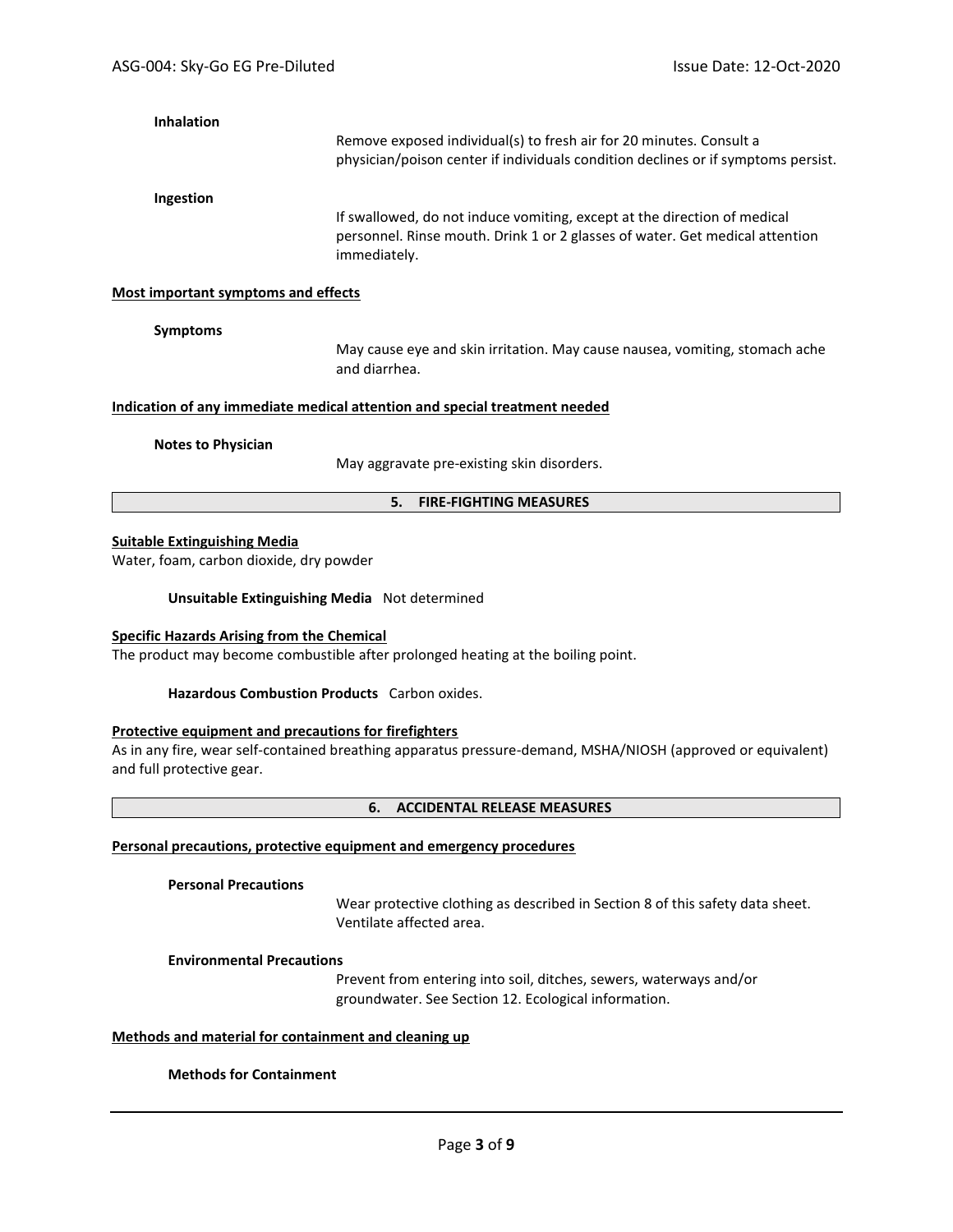Prevent further leakage or spillage if safe to do so. Soak up and contain spill with an inert (i.e. vermiculite, dry sand or earth) absorbent material.

#### **Methods for Clean-Up**

Sweet up absorbed material and shovel into suitable containers for disposal. Discard any product, residue, disposable container or liner in full compliance with federal, state, and local regulations. For waste disposal, see section 13 of the SDS.

# **Prevention of Secondary**

**Hazards**

Material can create slippery conditions.

## **7. HANDLING AND STORAGE**

# **Precautions for Safe Handling**

## **Advice on Safe Handling**

Handle in accordance with good industrial hygiene and safety practice. Use personal protection recommended in Section 8. Avoid contact with skin, eyes or clothing. Wash face, hands, and any exposed skin thoroughly after handling. Follow all SDS/label precautions even after container is emptied, because it may retain product residues. Do not breathe vapors or spray mist. Do not eat, drink, or smoke when handling product.

#### **Conditions for Safe Storage, Including any Incompatibilities**

| <b>Storage Conditions</b>     | Keep container tightly closed and store in a cool, dry and well-ventilated place.<br>Store away from incompatible materials. |
|-------------------------------|------------------------------------------------------------------------------------------------------------------------------|
| <b>Packaging Materials</b>    | Empty containers retain product residue and can be hazardous                                                                 |
| <b>Incompatible Materials</b> | Strong oxidizing agents                                                                                                      |

### **8. EXPOSURE CONTROLS/PERSONAL PROTECTION**

# **Exposure Guidelines**

| <b>Chemical Name</b><br>ACGIH TLV |                                           | <b>OSHA PEL</b>                          | <b>NIOSH IDLH</b> |
|-----------------------------------|-------------------------------------------|------------------------------------------|-------------------|
| Ethylene Glycol                   | Ceiling: $100 \text{ mg/m}^3$ aersol only | (vacated) Ceiling: 50 ppm                |                   |
| $107 - 21 - 1$                    |                                           | (vacated) Ceiling: 125 mg/m <sup>3</sup> |                   |

## **Appropriate Engineering Controls**

#### **Engineering Controls**

Apply technical measures to comply with the occupational exposure limits. Eyewash stations. Showers.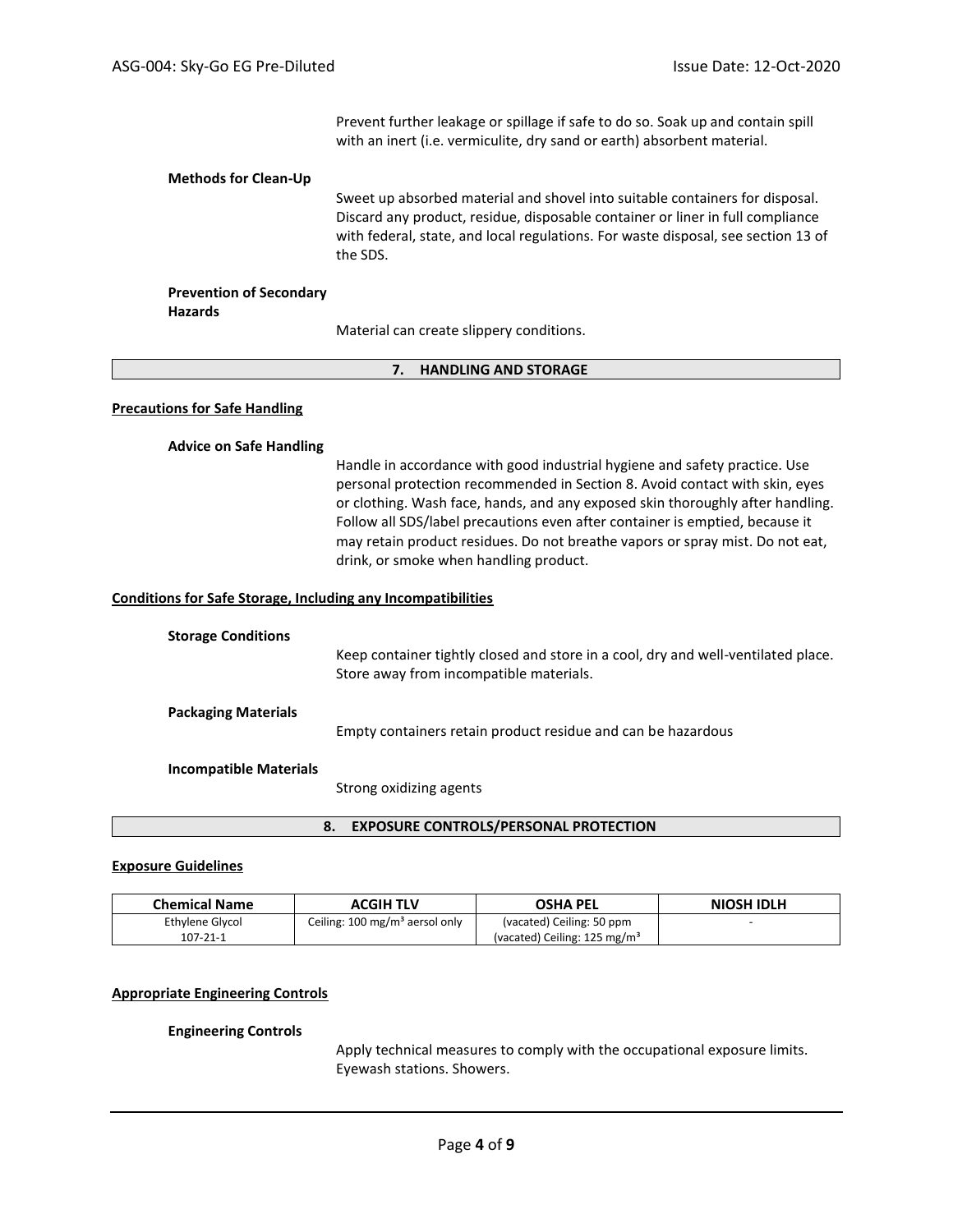# **Individual Protection Measures, Such as Personal Protective Equipment**

| <b>Eye/Face Protection</b>            |                                                                                                                         |
|---------------------------------------|-------------------------------------------------------------------------------------------------------------------------|
|                                       | Wear eve protection if splashing is possible.                                                                           |
| <b>Skin and Body Protection</b>       |                                                                                                                         |
|                                       | Chemical impervious to gloves. Boots, aprons needed for protection against<br>spill/splashes                            |
| <b>Respiratory Protection</b>         |                                                                                                                         |
|                                       | Not usually necessary under conditions of normal use. In case of inadequate<br>ventilation wear respiratory protection. |
| <b>General Hygiene Considerations</b> |                                                                                                                         |
|                                       | Wash contaminated clothing before reuse. Wash face, hands and any exposed                                               |

Wash contaminated clothing before reuse. Wash face, hands and any exposed skin thoroughly after handling.

# **9. PHYSICAL AND CHEMICAL PROPERTIES**

# **Information on Basic Physical and Chemical Properties**

| <b>Physical State</b><br>Appearance<br>Color<br>Odor<br><b>Odor Threshold</b> | Liquid<br>Clear orange<br>None<br>Not Determined | Clear, orange liquid                                               |                                         |
|-------------------------------------------------------------------------------|--------------------------------------------------|--------------------------------------------------------------------|-----------------------------------------|
| <b>Property</b>                                                               |                                                  | <b>Values</b>                                                      | <b>Remarks – Method</b>                 |
| рH                                                                            |                                                  | 7.50-8.50                                                          | @ 20 <sup>o</sup> C                     |
| <b>Melting Point/Freezing Point</b>                                           |                                                  | $100\%$ Below -70 <sup>o</sup> C<br>75% v/v -60°C<br>50% v/v -28°C |                                         |
| <b>Boiling Point/Boiling Range</b><br><b>Flash Point</b>                      |                                                  | $>100^{\circ}$ C / > 212°F<br>$>100^{\circ}$ C / > 212°F           |                                         |
| <b>Evaporation Rate</b>                                                       |                                                  | Not determined                                                     |                                         |
| <b>Flammability (Solid, Gas)</b>                                              |                                                  | Liquid-not applicable                                              |                                         |
| <b>Upper Flammability Limits</b>                                              |                                                  | Not determined                                                     |                                         |
| <b>Lower Flammability Limit</b>                                               |                                                  | Not determined                                                     |                                         |
| <b>Vapor Pressure</b>                                                         |                                                  | $< 10$ mmHg                                                        | @ 68 <sup>o</sup> F (20 <sup>o</sup> C) |
| <b>Vapor Density</b>                                                          |                                                  | 1.5 (estimated)                                                    | $(Air=1)$                               |
| <b>Specific Gravity</b>                                                       |                                                  | > 1.04                                                             | @ 20°C (68°F)                           |
| <b>Water Solubility</b>                                                       |                                                  | Completely miscible                                                |                                         |
| Solubility in other solvents                                                  |                                                  | Not determined                                                     |                                         |
| <b>Partition Coefficient</b>                                                  |                                                  | Not determined                                                     |                                         |
| <b>Auto-ignition Temperature</b>                                              |                                                  | $> 250^{\circ}$ C / $> 482^{\circ}$ F                              |                                         |
| <b>Decomposition Temperature</b>                                              |                                                  | Not determined                                                     |                                         |
| <b>Kinematic Viscosity</b>                                                    |                                                  | Not determined                                                     |                                         |
| <b>Dynamic Viscosity</b>                                                      |                                                  | Not determined                                                     |                                         |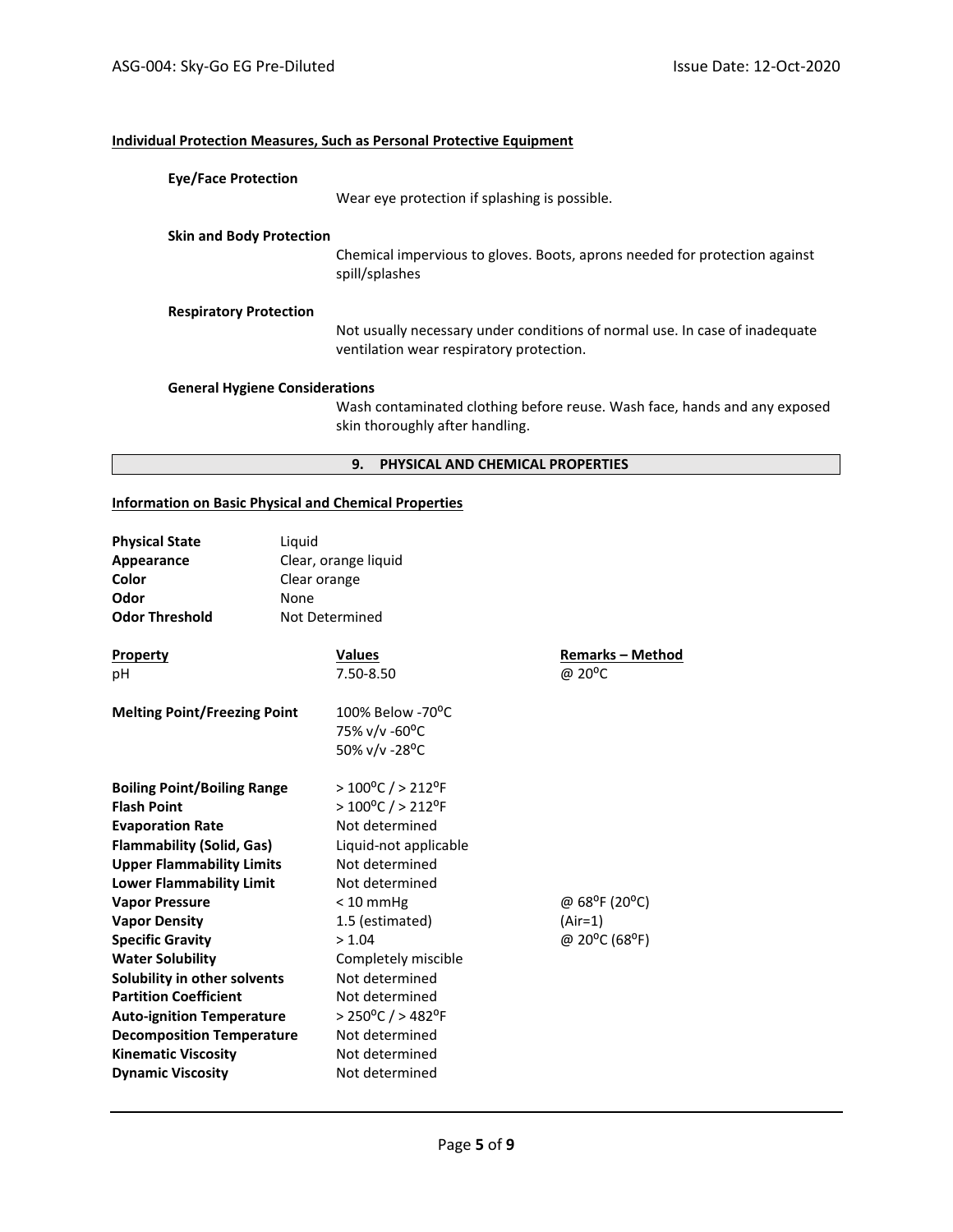| <b>Explosive Properties</b> | Not an explosive |
|-----------------------------|------------------|
| <b>Oxidizing Properties</b> | Not determined   |

# **10. STABILITY AND REACTIVITY**

### **Reactivity**

Not reactive under normal conditions

### **Chemical Stability**

Stable under recommended storage conditions

# **Possibility of Hazardous Reactions**

None under normal processing

**Hazardous Polymerization** Hazardous polymerization does not occur

# **Conditions to Avoid**

Avoid heat, sparks, open flames and other ignition sources. Keep separated form incompatible substances.

#### **Incompatible Materials**

Strong oxidizing agents.

## **Hazardous Decomposition Products**

Incomplete combustion may produce Carbon Monoxide and other harmful gases.

# **11. TOXICOLOGICAL INFORMATION**

# **Information on Likely Routes of Exposure**

# **Product Information**

| <b>Eye Contact</b>  | May cause temporary irritation on eye contact.  |
|---------------------|-------------------------------------------------|
| <b>Skin Contact</b> | May cause temporary irritation on skin contact. |
| <b>Inhalation</b>   | Avoid breathing vapors or mists                 |
| Ingestion           | Harmful if swallowed.                           |

# **Component Information**

| <b>Chemical Name</b> | Oral LD50                    | Dermal LD50                 | <b>Inhalation LC50</b> |
|----------------------|------------------------------|-----------------------------|------------------------|
| Ethylene Glycol      |                              | =9530 μL/kg (Rabbit)= 10600 |                        |
| 107-21-1             | $= 4000 - 10200$ mg/kg (Rat) | mg/kg (Rat)                 | $-$                    |

# **Information on Physical, Chemical and Toxicological Effects**

**Symptoms** Please see section 4 of this SDS for symptoms

#### **Delayed and Immediate Effects as Well as Chronic Effects from Short and Long-term Exposure**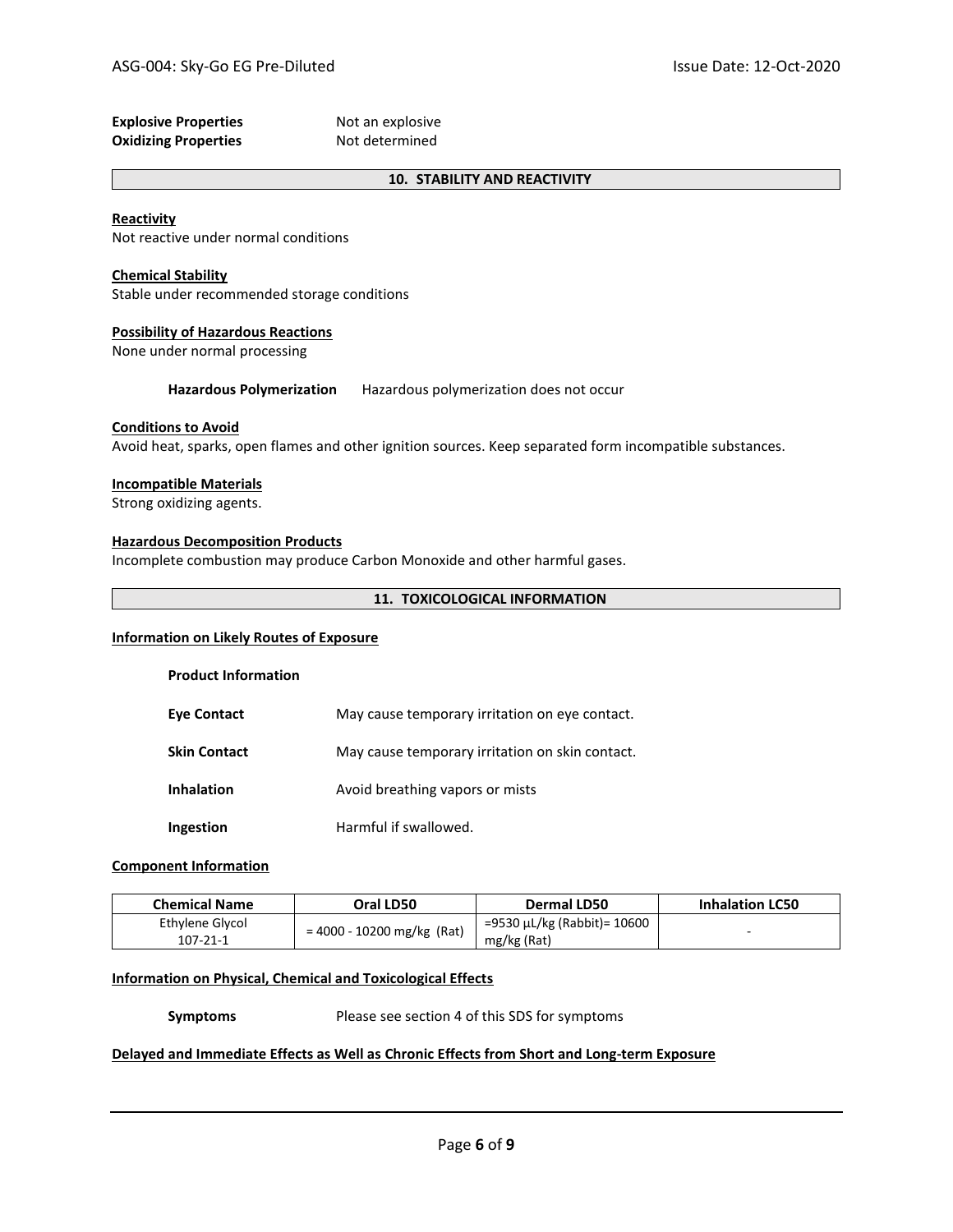# **Carcinogenicity**

Based on the information provided, this product does not contain any carcinogens or potential carcinogens as listed by OSHA, IARC or NTP.

## **STOT – repeated exposure**

May cause damage to organs through prolonged or repeated exposure.

# **Numerical Measures of Toxicity**

Not determined

#### **12. ECOLOGICAL INFORMATION**

# **Ecotoxicity**

An environmental hazard cannot be excluded in the event of unproffesional handling or disposal.

## **Component Information**

| Chemical<br><b>Name</b>           | Algae/Aquatic<br><b>Plants</b>                                        | <b>Fish</b>                                                                                                                                                                                                                                                                       | <b>Toxicity to</b><br><b>Microorganisms</b>                                   | Crustacea                              |
|-----------------------------------|-----------------------------------------------------------------------|-----------------------------------------------------------------------------------------------------------------------------------------------------------------------------------------------------------------------------------------------------------------------------------|-------------------------------------------------------------------------------|----------------------------------------|
| Ethylene Glycol<br>$107 - 21 - 1$ | $6500 - 13000 : 96 h$<br>Pseudokirchneriella<br>subcapitata mg/L EC50 | 41000: 96 h Oncorhynchus<br>mykiss mg/L LC50 14 - 18: 96 h<br>Oncorhynchus mykiss mL/L LC50<br>static 27540 : 96 h Lepomis<br>macrochirus mg/L LC50 static<br>40761 : 96 h Poecilia reticulata<br>mg/L LC50 static 40000 - 60000:<br>96 h Pimephales promelas mg/L<br>LC50 static | $EC50 = 10000$ mg/L<br>$EC50 = 620$ mg/L 30 min<br>$EC50 = 620.0$ mg/L 30 min | 46300: 48 h Daphnia<br>magna mg/L EC50 |

# **Persistence/Degradability**

Not determined

# **Bioaccumulation**

Not determined

# **Mobility**

| <b>Chemical Name</b> | <b>Partition Coefficient</b> |  |  |
|----------------------|------------------------------|--|--|
| Ethylene glycol      | $-1.93$                      |  |  |
| $107 - 21 - 1$       |                              |  |  |

## **Other Adverse Effects**

Not determined

#### **13. DISPOSAL CONSIDERATIONS**

## **Waste Treatment Methods**

**Disposal of Wastes** Disposal should be in accordance with applicable regional, national and local laws and regulations.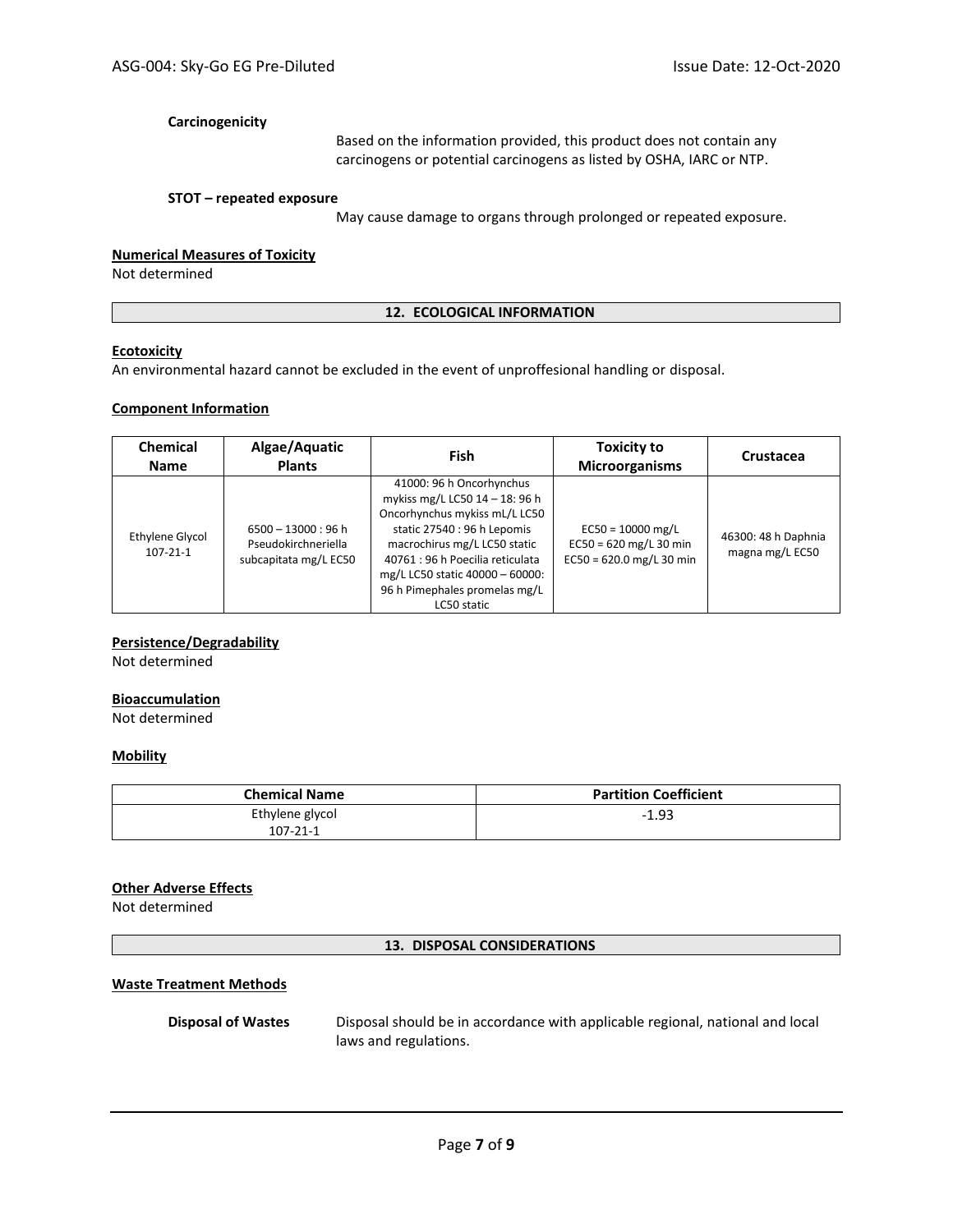**14. TRANSPORT INFORMATION Note Please see current shipping paper for most up to date shipping information,** including exemptions and special circumstances **DOT** Not regulated (Single Container < RQ) **UN/ID No** UN3082 **Proper Shipping Name** Environmentally hazardous substance, liquid, n.o.s. (Ethylene Glycol) **Hazard Class** 9 **Packing Group III Reportable Quantity (RQ)** 5000 lbs **IATA** Not regulated **IMDG** Not regulated

**Contaminated Packaging** Disposal should be in accordance with applicable regional, national and local

laws and regulations

**15. REGULATORY INFORMATION**

## **International Inventories**

| <b>Chemical Name</b> | <b>TSCA</b> | <b>DSI</b> | <b>NDSL</b> | <b>EINECS</b> | <b>ELINCS</b> | <b>ENCS</b> | <b>IECSC</b> | <b>KECL</b> | <b>PICCS</b> | <b>AICS</b> |
|----------------------|-------------|------------|-------------|---------------|---------------|-------------|--------------|-------------|--------------|-------------|
| Ethvlene Glvcol      | Present     |            |             | Present       |               | Present     |              | Present     |              |             |

Legend:

*TSCA – United States Toxic Substances Control Act Section 8(b) Inventory DSL/NDSL – Canadian Domestic Substances List/Non-Domestic Substances List EINECS/ELINCS – European Inventory of Existing Chemical Substances/European List of Notified Chemical Substances ENCS – Japan Existing and New Chemical Substances IECSC – China Inventory of Existing Chemical Substances KECL – Korean Existing and Evaluated Chemical Substances PICCS – Philippines Inventory of Chemicals and Chemical Substances AICS– Australian Inventory of Chemical Substances*

## **US Federal Regulations**

# **CERCLA**

| <b>Chemical Name</b> | <b>Hazardous Substances RQs</b> | <b>CERCLA/SARA RO</b> | <b>Reportable Quantity (RQ)</b> |
|----------------------|---------------------------------|-----------------------|---------------------------------|
| Ethylene Glycol      | 5000 lb                         |                       | RQ 5000 lb final RQ             |
| $102 - 21 - 1$       |                                 |                       | RQ 2270 kg final RQ             |

## **SARA 313**

Section 313 of Title III of the Superfund Amendments and Reauthorization Act of 1986 (SARA). This product contains a chemical or chemicals which are subject to the reporting requirements of the Act and Title 40 of the Code of Federal Regulations, Part 372.

| <b>Chemical Name</b>              | <b>CAS No</b>  | Weight - % | SARA 313 - Threshold<br>Values % |
|-----------------------------------|----------------|------------|----------------------------------|
| Ethylene Glycol<br>$107 - 21 - 1$ | $107 - 21 - 1$ | 60-100     | 1.0                              |